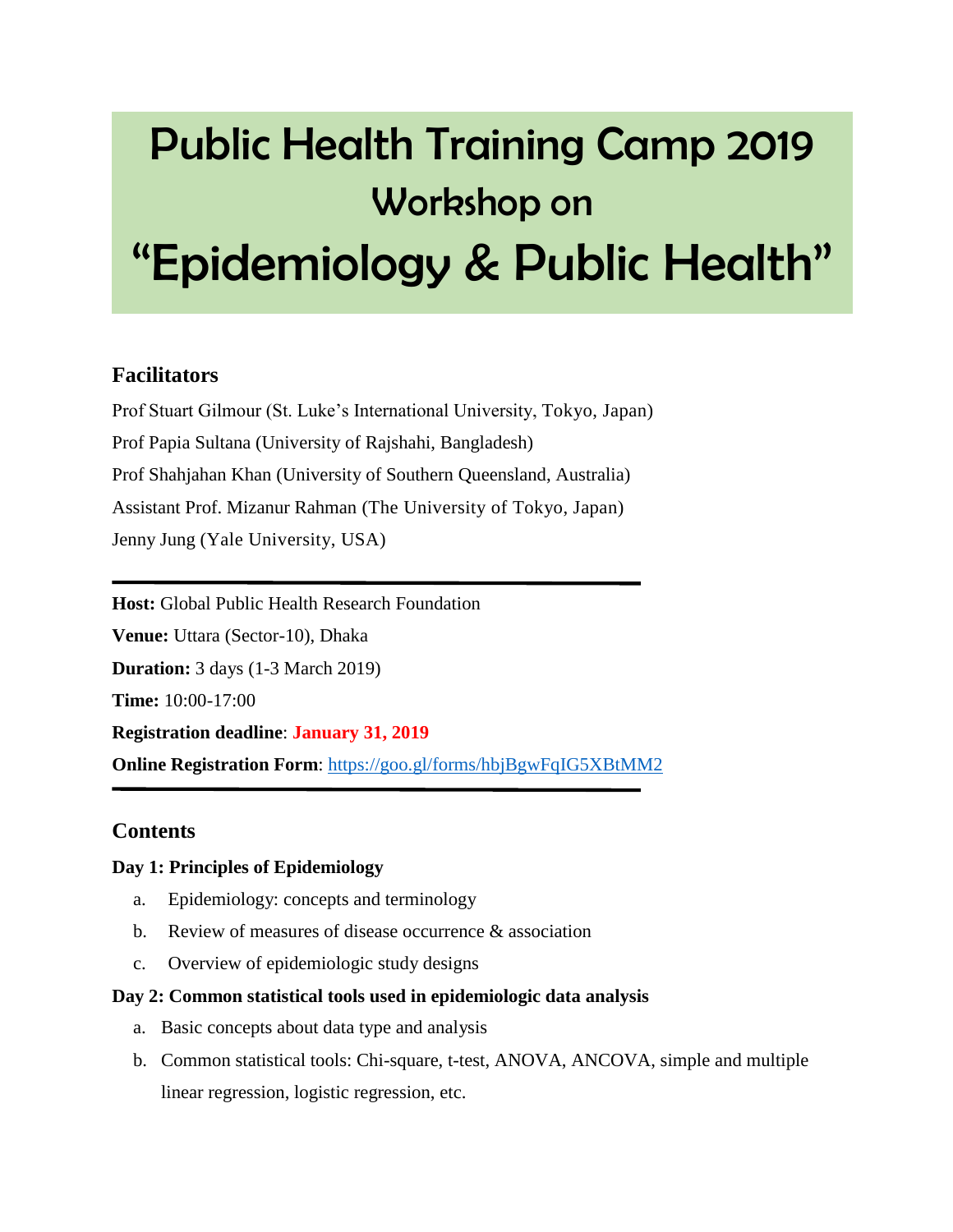c. Practical: Public health data analysis using Stata software

#### **Day 3: Survival analysis and clinical data analysis**

- a. Basic concepts about survival analysis
- b. Life table, Kaplan-Meier model, Cox proportional hazard model, etc.
- c. Common clinical data analysis tools: ROC curve, cubic spline regression
- d. Practical: Survival and clinical data analysis using Stata software

#### **NB: Participants are required to bring a laptop to class with Stata (version 11 or more) installed.**

### **Description**

This three (3) day course will introduce principles and methods of epidemiologic investigation of disease and other health states. The aim of the course is to provide knowledge on different types of study designs (including randomized trials, cohort, case-control studies, and cross-sectional study); measurement of exposures and outcomes; and risk estimation. The course will provide Stata techniques from basic epidemiology, interpreting findings, and drawing inferences; to a variety of commands to manipulate and format data to manage your own projects.

The course content covers data management, programming concepts, procedural programming, various Stata commands and constructs, and project workflow. Participants will master advanced methods of data analysis including simple linear regression and multiple linear regression, simple and multiple logistic regression, Kaplan-Meier analysis, and Cox proportional hazard model. Application of cubic splines and receiver operating characteristic curves (ROC) will also be covered.

## **Learning Objectives**

Upon successfully completing this course, participants will be able to:

- 1. Understand epidemiology and how it is used in public health, and recognize how exposure, disease and health states may vary based on person, place and time
- 2. Describe and compare the strengths and weaknesses of epidemiologic study designs, including cross-sectional, case-control, cohort, clinical trials, and meta-analysis